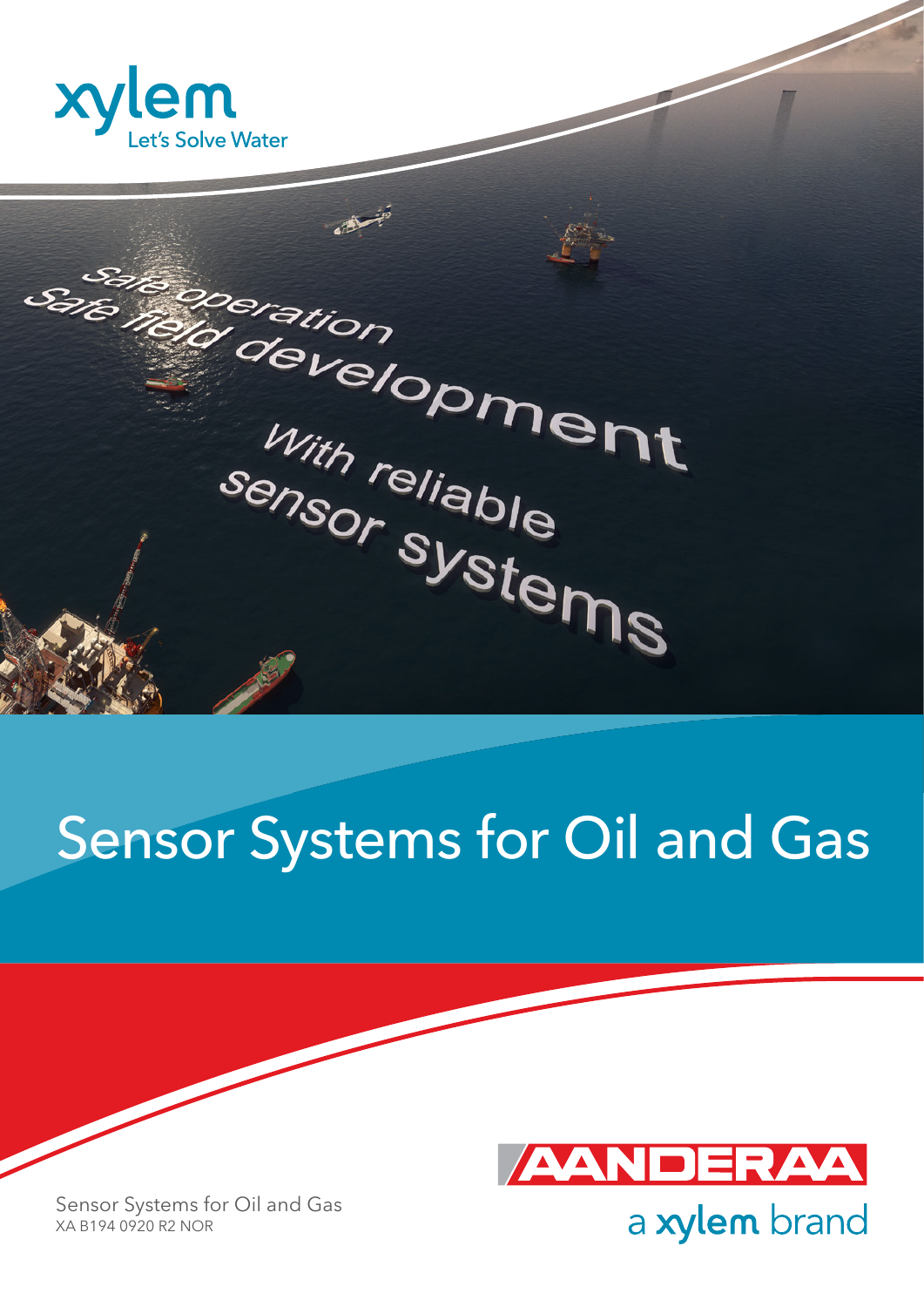

OUR SENSORS, INSTRUMENTS AND SYSTEMS ARE DESIGNED, MANUFACTURED AND SOLD FROM OUR HEADQUARTER IN BERGEN, NORWAY.

OUR MAIN MARKET AREAS ARE MARINE TRANSPORTATION, OIL AND GAS, AQUACULTURE, ENVIRONMENTAL RESEARCH, ROAD AND TRAFFIC, AND CONSTRUCTION.

80% WE EXPORT MORE THAN 80% OF OUR PRODUCTS AND SERVICES AROUND THE WORLD.



### Field Development

- Safe riser operations by monitoring current speed during deployment.
- Excellent performance of current meter in dynamic environments, even with tilt up to 50 degrees.
- Accessible data from current meter and optional water quality sensors to understand conditions real-time.

### Field Operations

- Metocean monitoring to understand impacts on subsea structures.
- Safe operations around rigs, floating platforms and helideck by monitoring wind, visibility, waves and currents.
- Safe navigation of vessels in conjunction with oil field by real-time data of wind and currents on AIS.



### Metocean Survey

- Characterization of oceanographic phenomena that have an impact on offshore operations.
- Reliable metocean data for assessment of environmental conditions such as current speed and the most common water quality parameters.
- Ensure 100% data return on pre-development surveying.

#### 50 years of experience

Aanderaa has more than 50 years of experience within deep sea exploration. Thousands of current meters are in use today in surveying the environment in and around areas with potential development for oil and gas. Take advantage of the reliability of our systems whether it is pre-development, during riser operations or operations monitoring.